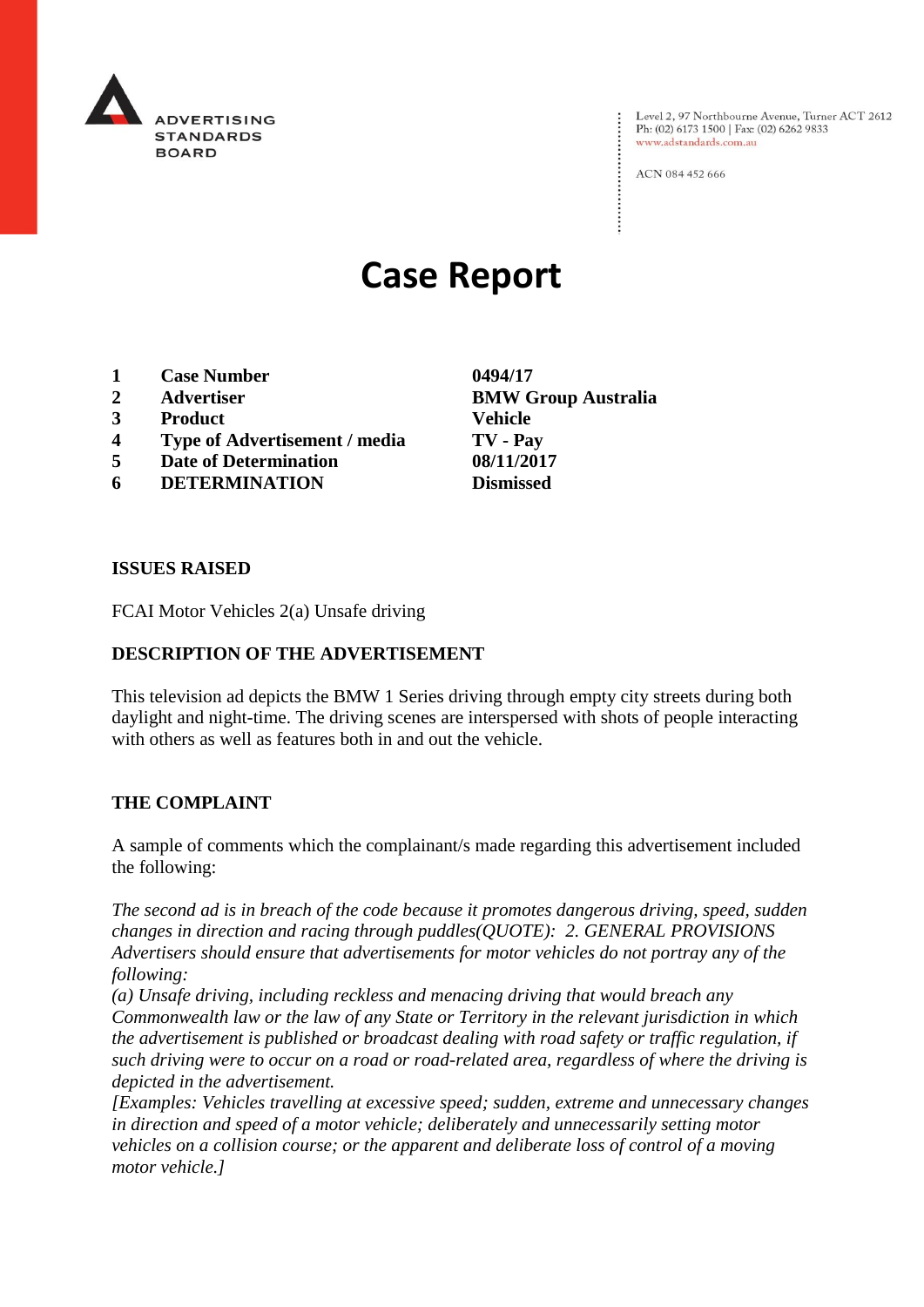#### **THE ADVERTISER'S RESPONSE**

Comments which the advertiser made in response to the complainant/s regarding this advertisement include the following:

*The following issues raised under the Code of practice for motor vehicle advertising: FCAI Motor Vehicles 2(a) Unsafe driving*

*In preparing our response below we have also been conscious of Section 2 of the AANA Advertiser Code of Ethics, in particular section 2.6 'Advertising or Marketing Communications shall not depict material contrary to Prevailing Community Standards on health and safety', but not limited to the following sections:*

*2.1 Discrimination or vilification*

*2.2 Exploitative and degrading*

*2.3 Violence*

*2.4 Sex, sexuality and nudity*

*2.5 Language*

*2.6 Health and Safety*

*Attached is a copy of the script, commercial and relevant media plan outlining when and where the commercial ran. Please note this commercial ran on rotation with Future Of Mobile TVC (key number BMW18469/30).*

*The specific complaint made is 'The second ad is in breach of the code because it promotes dangerous driving, speed, sudden changes in direction and racing through puddles.'*

*Our response is that the commercial is not in breach of FCAI Motor Vehicles code; 2(a) unsafe driving based on the following:*

*In the attached 30sec TVC commercial, the vehicle is driving through open and empty city streets, observing all speed and traffic rules. At the 3sec mark, the vehicle changes lanes after indicating and following road rules.*

*At the 20 sec mark the vehicle makes a controlled left turn and at no point is speeding, nor does the driver lose control of the vehicle.*

*At the 21 sec mark the vehicle is observing a safe speed and drives through a puddle which is a common driving occurrence.*

*The vehicle also has their headlights turned on during the scenes depicted at night-time. While the talent interacts with technology, at no point is this distracting to the driver or being used while the car is moving.*

*At no point throughout the commercial does the vehicle demonstrate unsafe driving or reckless and menacing driving. The vehicle does not travel at excessive speeds and does not partake in any sudden, extreme or unnecessary changes in direction causing loss of control. It is also worth noting that the commercial utilises fast forward and static jump cut edits that add energy to the overall commercial. The vehicle is never speeding and the commercial was filmed under controlled conditions. The music track is also up tempo, which adds a layer of dynamism and pace to the commercial.*

*As this commercial was run online and on Subscription TV it was not necessary to obtain CAD substantiation as this is not a requirement for those respective media channels.*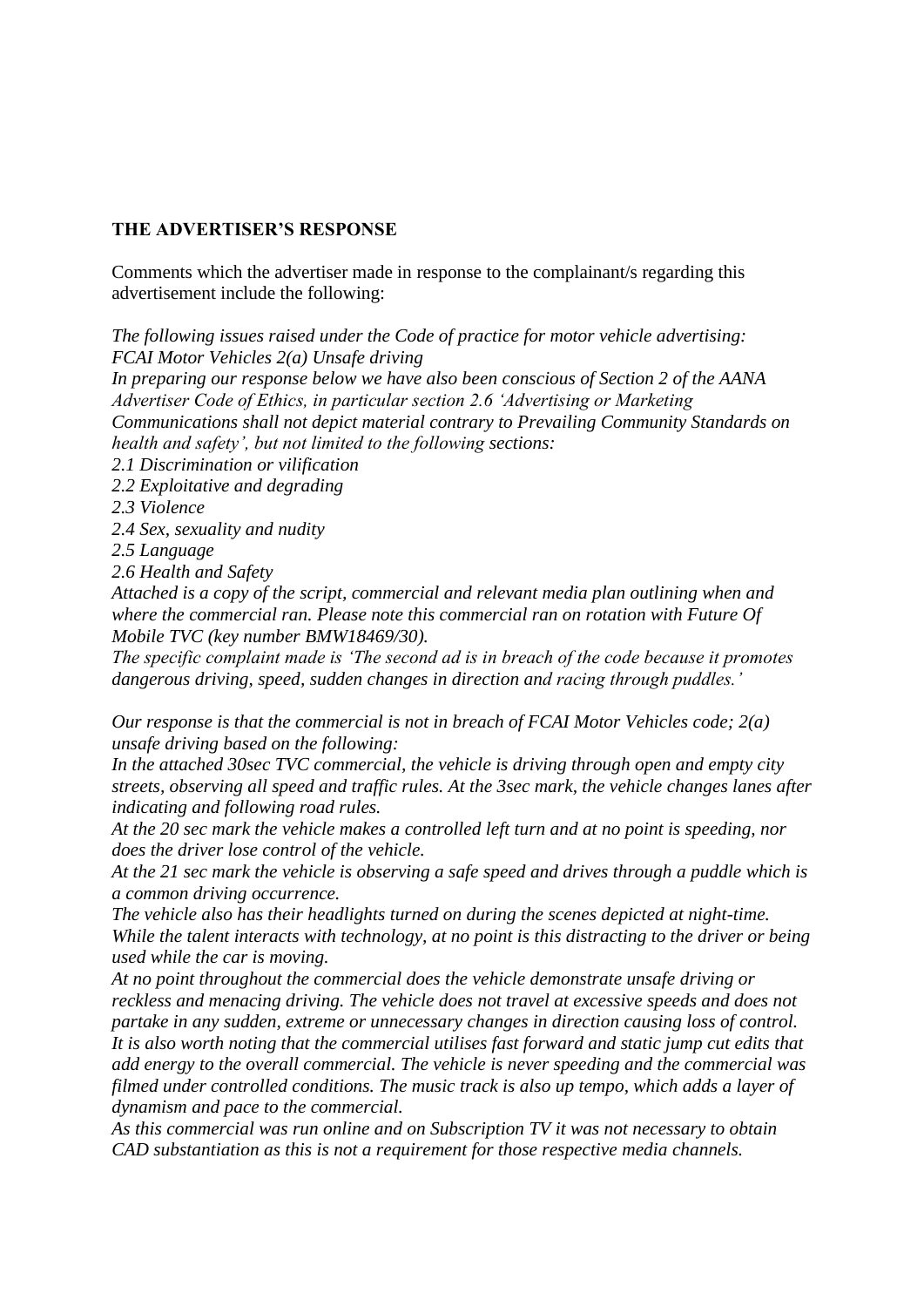## **THE DETERMINATION**

The Advertising Standards Board (Board) was required to determine whether the material before it was in breach of the Federal Chamber of Automotive Industries Advertising for Motor Vehicles Voluntary Code of Practice (the FCAI Code).

To come within the FCAI Code, the material being considered must be an advertisement. The FCAI Code defines an advertisement as follows: "matter which is published or broadcast in all of Australia, or in a substantial section of Australia, for payment or other valuable consideration and which draws the attention of the public, or a segment of it, to a product, service, person, organisation or line of conduct in a manner calculated to promote or oppose directly or indirectly that product, service, person, organisation or line of conduct".

The Board then considered whether that advertisement was for a motor vehicle. Motor vehicle is defined in the FCAI Code as meaning: "passenger vehicle; motorcycle; light commercial vehicle and off-road vehicle". The Board determined that the BMW 1 series was a Motor Vehicle as defined in the FCAI Code.

The Board determined that the material before it was an advertisement for a motor vehicle and therefore that the FCAI Code applied.

The Board then analysed specific sections of the FCAI Code and their application to the advertisement.

The Board considered clause 2(a) of the FCAI Code. Clause 2(a) requires that: 'Advertisements for motor vehicles do not portray ...unsafe driving, including reckless or menacing driving that would breach any Commonwealth law or the law of any State or Territory in the relevant jurisdiction in which the advertisement is published or broadcast dealing with road safety or traffic regulation, if such driving were to occur on a road or roadrelated area, regardless of where the driving is depicted in the advertisement.'

The Board noted the examples given in the FCAI Code include: 'Vehicles travelling at excessive speed; sudden, extreme and unnecessary changes in direction and speed of a motor vehicle…or the apparent and deliberate loss of control of a moving motor vehicle.'

The Board noted the advertisement features a female voiceover talking about "billions of zeros and ones." Young people are seen on their phones and at a desk and eventually a man is seen getting into a car and using some features on the dash. The car then drives around the corner and through a puddle. The final shot shows the car on a bridge and the logo and brand name of the vehicle.

The Board noted the complainant's concerns that the advertisement promotes unsafe driving, dangerous speed and changes of direction.

The Board noted the advertiser's response that the advertisement was filmed under controlled conditions.